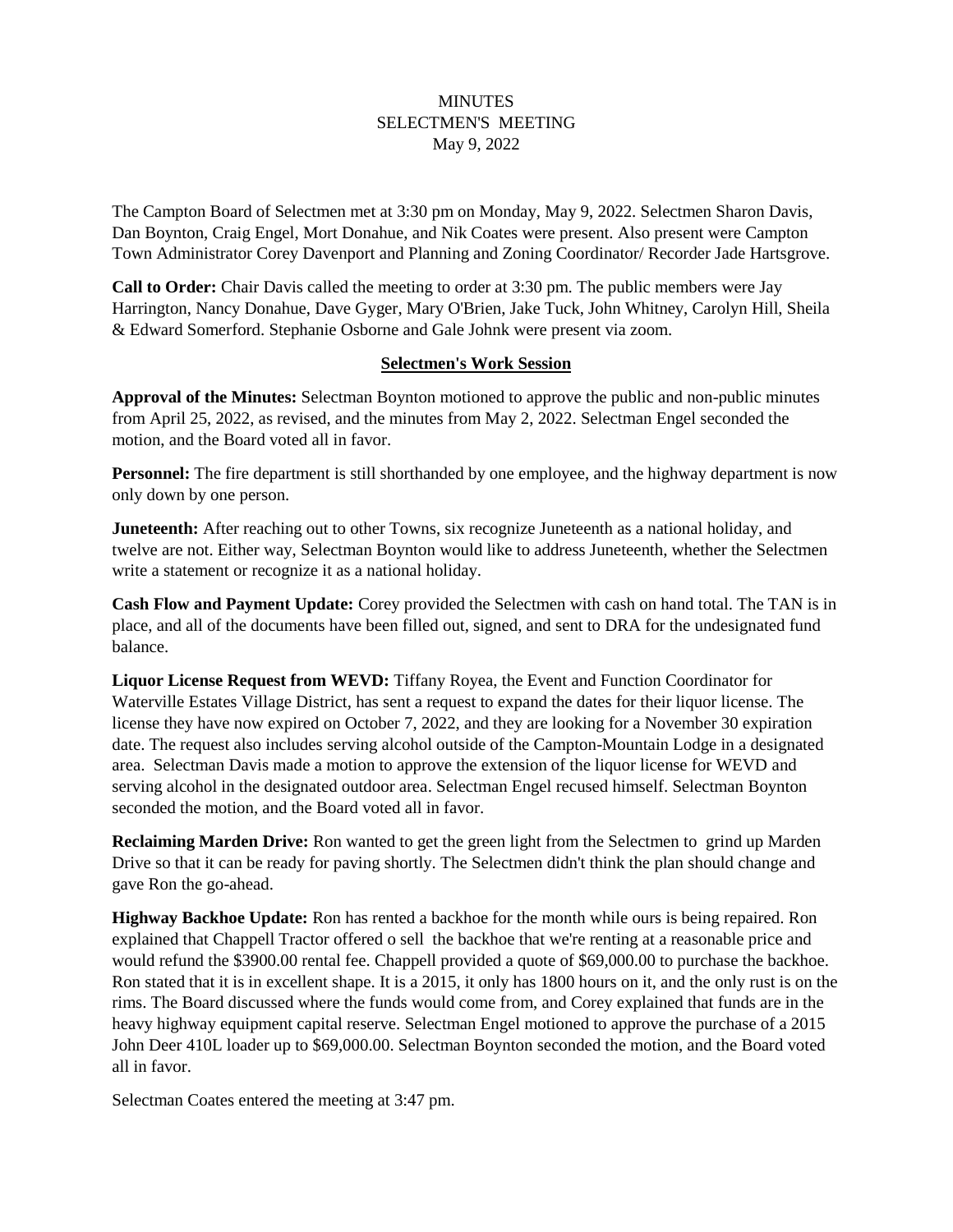**Turnpike Culvert:** Ron wanted to inform the Board that there is a culvert on Turnpike Road that he needs to unplug. He tried to unplug the culvert but ahomeowner came out disgruntled and stated it was considered a protected wetland. Ron asked the PD to be there while he tried to clear it out, and the homeowner still was upset and made some threats about getting a lawyer involved. Ron would like a Selectman to go with him to the site to see what he is talking about. Selectman Engel stated he would go with Ron.

**Procurement Policy Revisions:** The Procurement Policy has some revisions that the policy committee approved to bring to the Selectmen. The significant changes are altering the amounts allowed for the Department Heads, Town Administrator, and the definition of a major purchase. The Department Heads authority went from \$1,000.00 to \$5,000.00, and the Town Administrator went from \$5,000.00 to \$8,000.00. Selectman Coates made a motion to approve the policy revisions. Selectman Donahue seconded the motion, and the Board voted all in favor.

**Road Engineer Discussion:** Selectman Engel talked with Eric from HEB engineering about some funding opportunities. There are grants available that can cover up to 80-90% of the project. Eric provided a printout explaining the options in more detail. Selectman Davis stated that the biggest hurdle the town faces is finding the funds to hire the engineers.

# **Committee Updates, Board Concerns, and Directives**

**Selectman Engel:** Selectman Engel stated that things are starting to settle after the road emergency and would like to talk about priorities. He suggested that the tracking report gets updated and some things moved around to get the high-priority items addressed first. Moving forward, the Board will review the tracking report at the second meeting of each month.

Selectman Boynton made a motion to go into non-public according to RSA 91-A:3, II (c). Selectman Engel seconded the motion, and Selectman Davis, Engel, Boynton, Coates, and Donahue voted in favor.

The Board came out of the non-public session at 4:32 pm.

Selectman Coates motioned to seal the non-public minutes. Selectman Boynton seconded, and the Board voted all in favor.

# **Public Hearing**

**Campton Village Precinct (CVP) Boundary Alteration:** Jay Harrington, a resident of nine years on Pond Road, is formally requesting to be removed from CVP as he is being taxed for being in the precinct but does not receive any services from them. The CVP commissioners expressed there are no future plans to extend the benefits to Mr. Harrington's property. The commissioners stated that they stand behind the residents who are zoned in but not served by the precinct. John Whitney, a CVP commissioner, went into detail about the precinct's history and asked the Board to think about taking over the street lights. Corey explained to the Board about removing a property from the CVP versus the zone. After discussion, Selectman Engel motioned to remove Jay Harrington's property at 46 Pond Rd from the CVP. Selectman Boynton seconded the motion, and the Board voted all in favor. Jay thanked the commissioners and the Selectmen.

The Public Hearing ended at 4:58 pm.

**Grounds Maintenance Bid Opening:** The town put out an RFP for the grounds maintenance and received two sealed bids.

- Jake Tuck Landscaping came in for a two-year contract at \$16,000.00.
- Micah's Property Maintenance came in for a two-year contract at \$7,880.00.